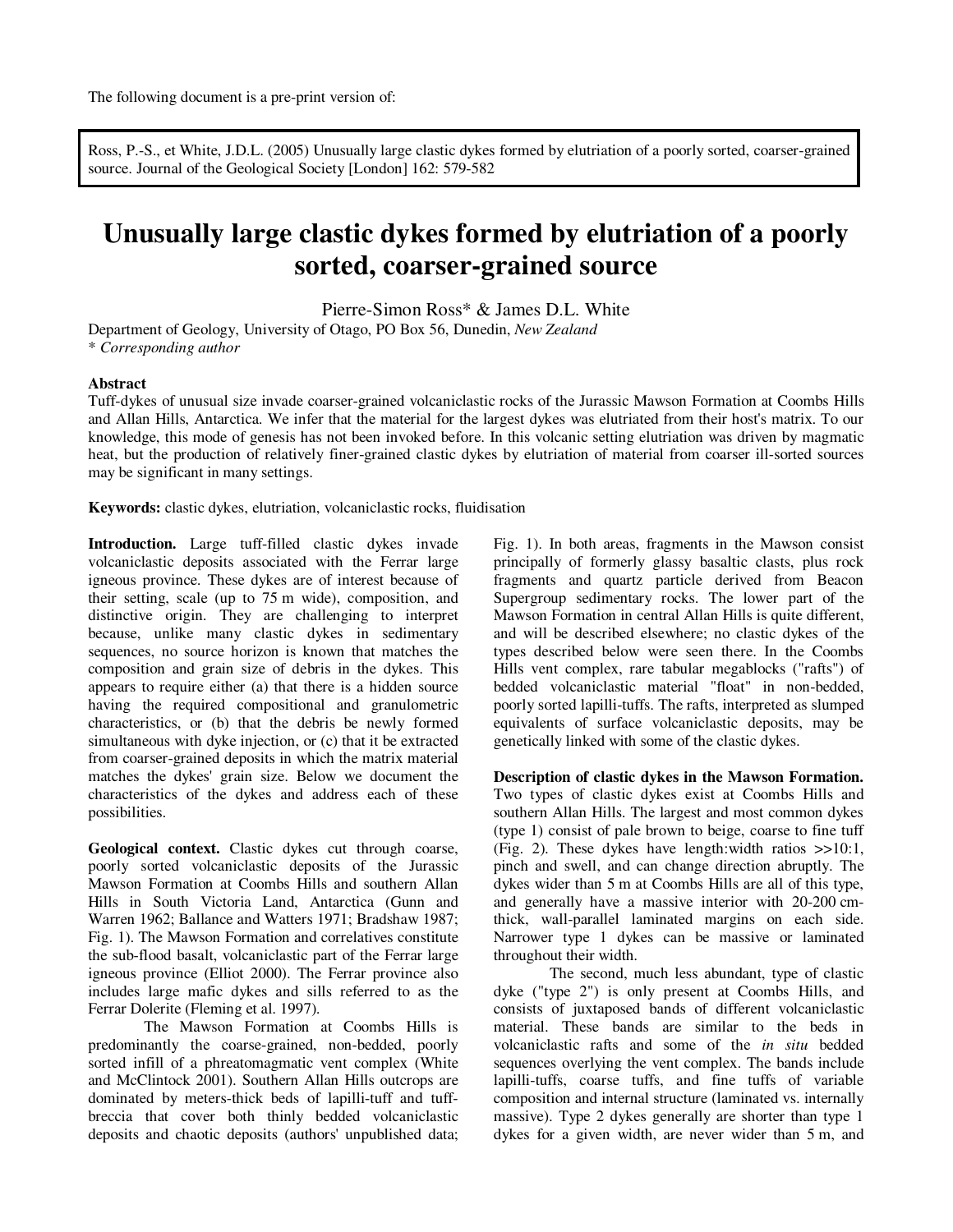show gradational relationships from banded central parts into non-banded tips that bend and bifurcate. These dykes are interpreted as partially remoulded volcaniclastic rafts (White and McClintock 2001), and their origin will not be discussed further here.

The majority of the measured dykes, and all those wider than 2 m, are found at Coombs Hills (Fig. 3). At southern Allan Hills only 13 dykes were found, the widest measuring 1.5 m across. In both areas, the distributions of widths are approximately log-normal, with many narrow dykes and only a few large ones (some narrow dykes were not measured at Coombs Hills). The widest dyke at Coombs Hills (75 m) can be followed over nearly 1.5 km; its large size is apparent by comparison with Boehm and Moore's (2002) description of ≤150 m-wide Miocene dykes in California as "the largest subaerial exposures of clastic intrusions on earth".

The clastic material filling type 1 dykes comprises 60-90% ash-grade particles no larger than 0.5 mm, in a matrix of altered mud-grade basaltic ash and clays with a cement of zeolites and minor calcite. The petrographically resolvable ash includes 15-45% angular to sub-rounded detrital quartz particles (<1 mm), 20-55% dense to incipiently vesicular blocky basaltic fragments (vesicularity index of Houghton and Wilson 1989), 0-5% poorly to moderately vesicular basaltic fragments, and 1- 5% Beacon clasts (mostly siltstone, mudstone and coal). This clast assemblage is essentially the same as that of the ash fraction of the coarser facies in Mawson Formation (lapilli-tuffs and tuff-breccias). The particle size distribution of a structureless tuff sample from the interior of the widest clastic dyke is shown on figure 4. The size distribution of the finer than 1.5φ fraction of a typical Mawson lapilli-tuff is also shown for comparison.

In addition to volcaniclastic deposits of the Mawson Formation, the dykes also cut some basaltic stocks tens of meters wide; this indicates that the dykes were emplaced quite late in the overall sequence of events at Coombs Hills because the stocks cut every other lithofacies. Only some basalt dykes cut the clastic dykes. All clastic dyke dips are steep to vertical, with most vertical.

**Models of clastic dyke formation that do not work for the Mawson Formation.** A classic model of sand dyke formation is by sudden liquefaction, requiring (i) a suitable body of water-saturated sand; (ii) a trigger for liquefaction (e.g., earthquakes or sudden loading, see Jolly and Lonergan 2002 for a review); and (iii) an open or opening fracture for the mobilised material to flow into, in response to a pressure gradient. For type 1 clastic dykes in the Mawson Formation, both the host, which is unusually coarse (lapilli-tuffs and tuff-breccias), and the source of the material, which does not match any extensive source beds known in the area or inferred to lie beneath the emplacement sites, are problems.

The basalt dykes, which cross-cut clastic dykes, often have peperitic margins where intruding the ventcomplex fill at Coombs Hills. This means that the lapillituffs and tuff-breccias were wet and at least locally poorly consolidated during clastic dyke emplacement. Such material is not readily fractured (although a fine ash fraction, now petrographically irresolvable, might have rendered it somewhat cohesive), but clastic dykes were nevertheless emplaced. High propagation rates are inferred to have allowed the dykes to advance through both incompletely lithified Mawson debris, and the stocks discussed previously.

*A hidden source of material?* Could a thick bed of tuff have been available and partly mobilised and injected to form type 1 clastic dykes? The Coombs Hills volcaniclastic complex is excavated into the pre-volcanic stratigraphy (White and McClintock 2001). Development of a coarse-fragment-free, subaerially deposited, unit at the base of the vent complex infill seems implausible, because it would require an open crater hundreds of meters deep and over 5 km wide.

The occurrence of a large volcaniclastic raft "floating" in a type 1 clastic dyke provides support for a genetic relationship between type 1 dykes and volcaniclastic rafts. These rafts were originally surface phreatomagmatic deposits, which were probably wet when they slumped into the vent complex. However, whether enough (and large enough) volcaniclastic rafts existed to supply material for all the clastic dykes is doubtful, if the present levels of exposure in the Mawson at Coombs Hills also reflect the raft density at depth. No volcaniclastic rafts were seen in southern Allan Hills. A further problem is that although Beacon rafts are at least three times more abundant at Coombs Hills than volcaniclastic rafts, no significant sandstone dykes are observed there. Because they were 'soft' when they slumped down the vents, these Beacon rafts should also have produced large clastic dykes if the remoulding/remobilisation of rafts was the dominant mechanism.

*Could the debris be newly formed?* To form the clastic dyke debris at the time of dyke injection, large amounts of magma and country rock need to be fragmented and mobilised in the subsurface. This is essentially the model discussed by Grapes et al. (1974) for the clastic dykes and sills associated with dolerite sills in the Beacon sequence at Allan Hills. Small tuff dykes formed by phreatomagmatic processes are known elsewhere (Heiken et al. 1998), but both the scale and, again, the relatively narrow grain size range of the dykes at Coombs Hills (Fig. 4), are a problem. The common host for the Coombs Hills dykes is very poorly sorted, contains clasts up to several meters across, and has a median grain size >2 mm (authors' unpublished data). We regard synintrusion fragmentation of a basaltic intrusion as an implausible means of generating clastic dykes having the componentry and narrow grain size range observed.

**A new model for the formation of intrusion-related clastic dykes.** A scavenging, or sorting, model involves fluidisation of poorly sorted Mawson Formation lapillituffs, perhaps with a contribution from volcaniclastic rafts,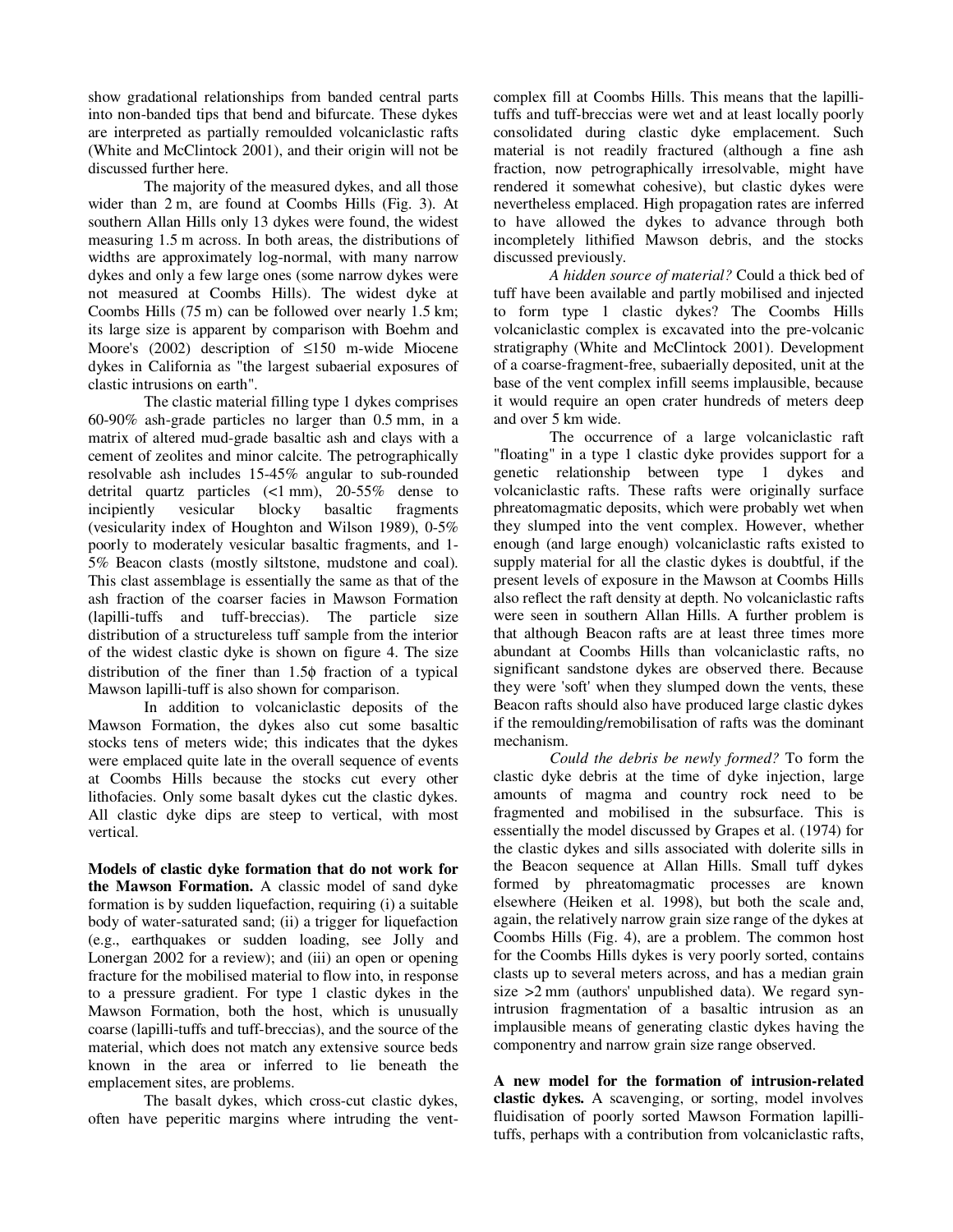with the fine particles elutriated then injected to form clastic dykes. Well sorted materials can be homogeneously fluidised (all particles supported by the upward-streaming fluid) given a sufficient fluid velocity. However, for poorly sorted (sorting  $>1$ ) materials such as the Mawson debris, complete particulate fluidisation by water or volcanic gas is not possible and only aggregative fluidisation or wholesale entrainment can occur (Wilson 1980; Roche et al. 2001). Elutriation pipes are present in tuff layers at Allan Hills, and irregularly shaped cement-rich zones are also present in lapilli-tuffs and tuff-breccias at both Coombs Hills and Allan Hills. This indicates that parts of the Mawson debris have been fluidised and fine material – suitable for type 1 clastic dykes – elutriated. Magmatic heat from large basaltic intrusions, exposed in abundance at the margins of the Coombs Hills vent complex (Fig. 1) and in north-eastern Allan Hills, is likely to have driven the fluids (some of these intrusions cut Mawson deposits, and basaltic dykes cut the clastic dykes, so the timing of the magmatic intrusions is appropriate).

We infer that the framework through which transport took place consists of lapilli *lodged* within elutriation networks similar to those observed in the field (vertical "pipes" having elongated sheet-like forms in three dimensions). The variably coarse lapilli infill of the elutriation pipes is inferred to have formed when coarser fragments in upward-moving slurries became jammed against one another where slurry flow was impeded at bends and constrictions in the irregular network pathways. The slurries had, initially, formed by wholesale entrainment of debris by vaporisation of pore water at intrusion contacts (Fig. 5). This two-stage process allowed initial mobilisation of poorly sorted material and opening of elutriation pathways followed by sorting, or filtering, of material through the same pathways as they became partly occluded by deposition (locking in) of coarser fragments.

The great width and extent of some dykes is an issue with this elutriation model. Injection of such large volumes of ash could be accomplished in stages, but away from the outer few decimetres of the dykes, there are no internal contacts to provide evidence for such multiple injection. The other alternative, formation by a single injection, requires that large volumes of ash be mobilised over very short timescales, and it is difficult to reconcile this rapidity with the need to sort or filter the ash from a poorly sorted source. A possible solution to this rate issue would be if dyke formation were a two-stage process, consisting of (1) relatively slow segregation of the proper material from the host and accumulation into some form of temporary reservoir, and (2) rapid injection into a fracture (Fig. 5). To the extent that the dykes may have grown by repeated injections, the need for such pre-injection accumulation is lessened.

**Conclusions.** Clastic dykes in the Mawson Formation at Coombs Hills formed late in the history of the volcaniclastic complex and are amongst the largest exposed clastic intrusions on earth. The host lapilli-tuffs and tuff-breccias were neither strongly cohesive nor

lithified at the time of emplacement; high emplacement rates were required to open brittle fractures in this material and in existing basaltic stocks. No appropriate source horizon for the clastic dyke material is either known or likely to exist at depth, and we infer that the material for the type 1 dykes at Coombs Hills was obtained by mobilization and sorting/filtering of the coarse vent-filling debris by fluidisation above large basaltic intrusions. Such production of relatively finer-grained clastic dykes by elutriation of material from coarser ill-sorted sources may be significant elsewhere, particularly where potential sources include gravel-bearing sands, because the same sort of transport-lodgement and separation of fine particles from coarser ones in a rising fluid are likely. In this context, note that competence-controlled settling/deposition of large clasts may take place from "liquified" flows in a manner analogous with boulder deposition from granular mass flows (e.g. Manville and White, 2003).

**Acknowledgements.** Our work at Coombs Hills and Allan Hills was supported by Antarctica New Zealand, the University of Otago, and the *Fonds de recherche sur la nature et les technologies* (Quebec, Canada). Bruce Houghton, Rick Sibson and Julie Rowland are acknowledged for helpful suggestions on an earlier draft, and Dougal Jerram for helpful comments on the submitted typescript.

#### **References**

- Ballance, P. F. & Watters, W. A. 1971. The Mawson Diamictite and the Carapace Sandstone, formations of the Ferrar Group at Allan Hills and Carapace Nunatak, Victoria Land, Antarctica. *New Zealand Journal of Geology and Geophysics*, **14**, 512-527.
- Boehm, A. & Moore, J. C. 2002. Fluidized sandstone intrusions as an indicator of paleostress orientation, Santa Cruz, California. *Geofluids*, **2**, 147-161.
- Bradshaw, M. A. 1987. Additional field interpretation of the Jurassic sequence at Carapace Nunatak and Coombs Hills, south Victoria Land, Antarctica. *New Zealand Journal of Geology and Geophysics*, **30**, 37-49.
- Elliot, D. H. 2000. Stratigraphy of Jurassic pyroclastic rocks in the Transantarctic Mountains. *Journal of African Earth Sciences*, **31**, 77-89.
- Fleming, T. H., Heimann, A., Foland, K. A. & Elliot, D. H. 1997.  $^{40}$ Ar/<sup>39</sup>Ar geochronology of Ferrar Dolerite sills from the Transantarctic Mountains, Antarctica: Implications for the age and origin of the Ferrar magmatic province. *Geological Society of America Bulletin*, **109**, 533-546.
- Grapes, R. H., Reid, D. L. & Mcpherson, J. G. 1974. Shallow dolerite intrusion and phreatic eruption in the Allan Hills region, Antarctica. *New Zealand Journal of Geology and Geophysics*, **17**, 563-577.
- Gunn, B. M. & Warren, G. 1962. Geology of Victoria Land between the Mawson and Murlock Glaciers, Antarctica. *New Zealand Geological Society Bulletin*, **71**, 157 p.
- Heiken, G., Wohletz, K. & Eichelberger, J. 1998. Fracture fillings and intrusive pyroclasts, Inyo Domes, California. *Journal of Geophysical Research*, **93**, 4335-4350.
- Houghton, B. & Wilson, C. J. N. 1989. A vesicularity index for pyroclastic deposits. *Bulletin of Volcanology*, **51**, 451-462.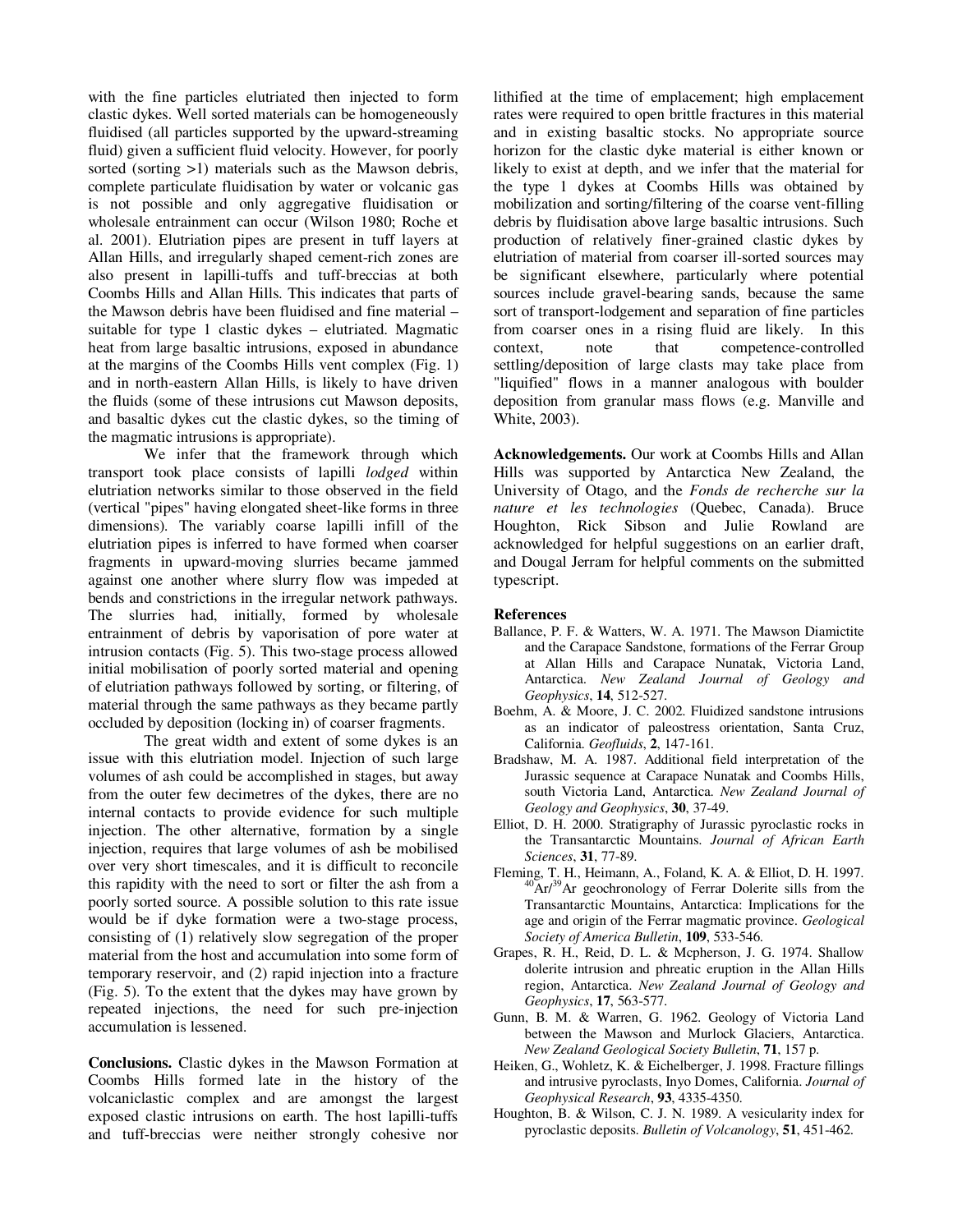- Jolly, R. J. H. & Lonergan, L. 2002. Mechanisms and controls on the formation of sand intrusions. *Journal of the Geological Society, London*, **159**, 605-617.
- Manville, V. M. & White, J. D. L. 2003. Incipient granular mass flows at the base of sediment-laden floods, and the roles of flow competence and flow capacity in the deposition of stratified bouldery sands. *Sedimentary Geology*, **155,** 157- 173.
- Roche, O., Druitt, T. H. & Cas, R. A. F. 2001. Experimental aqueous fluidization of ignimbrite. *Journal of Volcanology and Geothermal Research*, **112**, 267-280.
- Wilson, C. J. N. 1980. The role of fluidization in the emplacement of pyroclastic flows: an experimental approach. *Journal of Volcanology and Geothermal Research*, **8**, 231-249.
- White, J. D. L. & McClintock, M. K. 2001. Immense vent complex marks flood-basalt eruption in a wet, failed rift: Coombs Hills, Antarctica. *Geology*, **29**, 935-938.

#### **Figures**

Fig. 1. Distribution of the Mawson Formation (shaded) at Coombs Hills and Allan Hills, South Victoria Land, Antarctica. **TAM** stands for Transantarctic Mountains and **WA** is West Antarctica (inset map).

Fig. 2. Photo of a ∼12 m-wide, type 1 clastic dyke (outlined) at Coombs Hills.

Fig. 3. Widths of all measured clastic dykes at Coombs and Allan Hills. The bell-shaped dashed curve is a normal distribution having the same mean and standard deviation as the natural logarithms of the data.

Fig. 4. Particle size distribution for the massive tuff centre of the widest clastic dyke (sample OU73269), compared with the subpopulation finer than 1.5 phi of a typical Mawson lapilli-tuff (OU73235). Equivalent diameters (diameters of circles having the same surface areas than the analysed particles) from image analysis of photomicrographs; volume fractions produced by grouping measurements into half-phi bins (over 200 particles measured per sample). Material not optically resolvable (∼20 modal %) excluded from the analysis.

Fig. 5. Schematic illustration of processes inferred for production of type 1 clastic dykes. Heat from magmatic intrusion fluidises host at contact, and buoyant hot fluids elutriate material upwards from intrusion and disperse it into the host. Below or along dipping intrusion fluids can't rise into host; buoyancy drives slurry laterally and upward; where it separates from heat source velocity is reduced and larger clasts lodge; finer material is strained through framework, accumulating in buoyancy-pressurized body. When host strength is exceeded, these fines inject upward as dyke.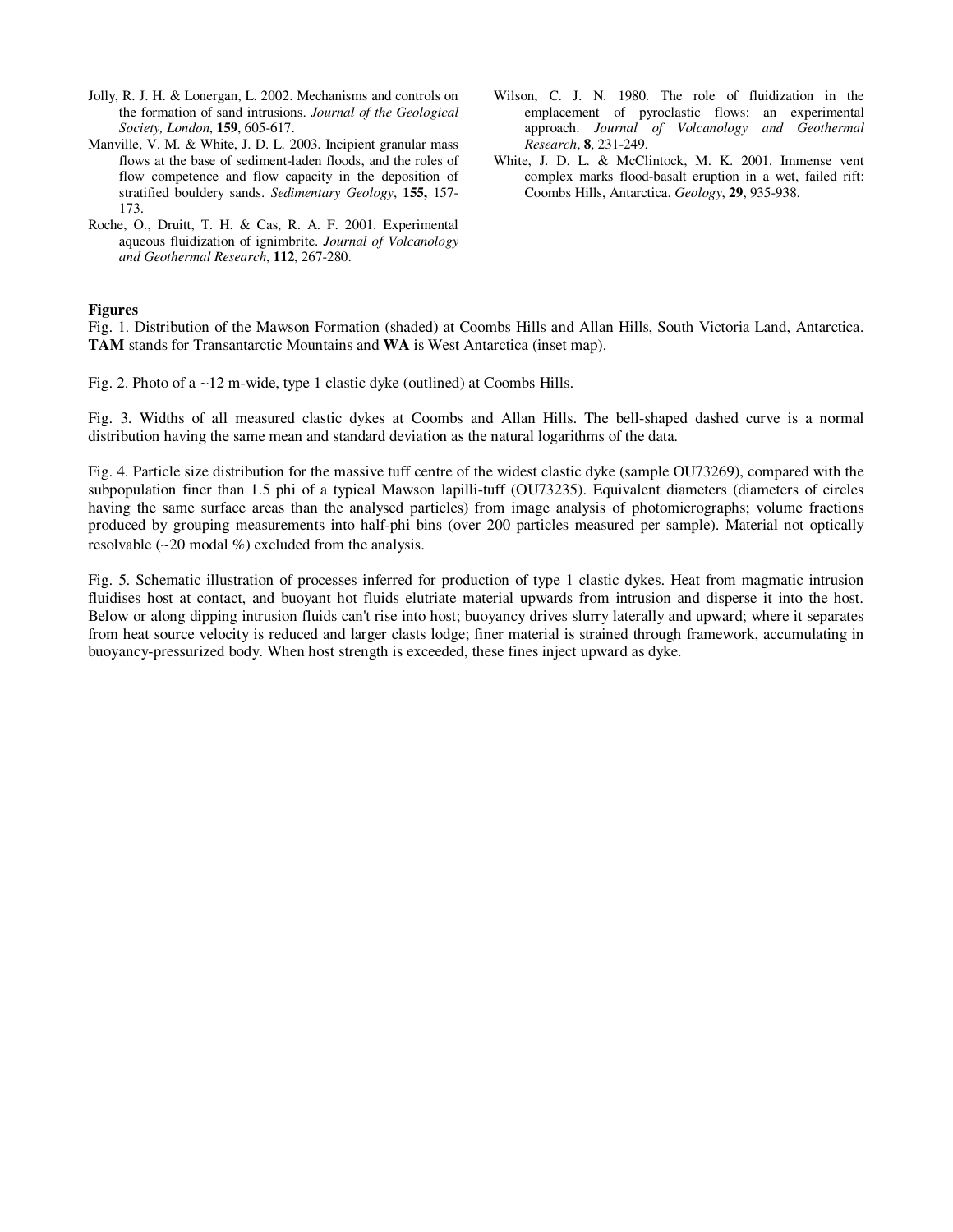

ROSS & WHITE, CLASTIC DYKES, FIG. 1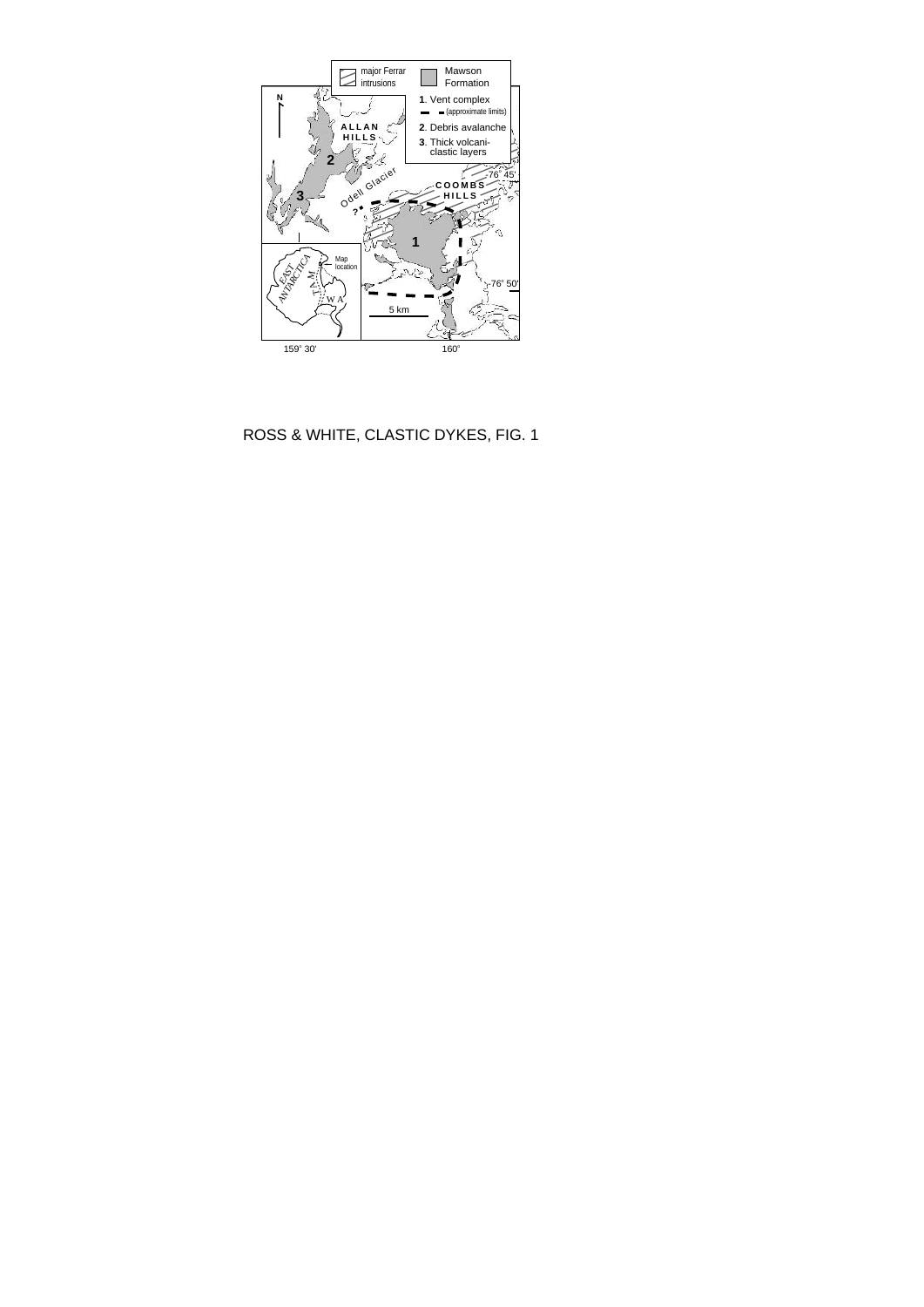

ROSS & WHITE, CLASTIC DYKES, FIG. 2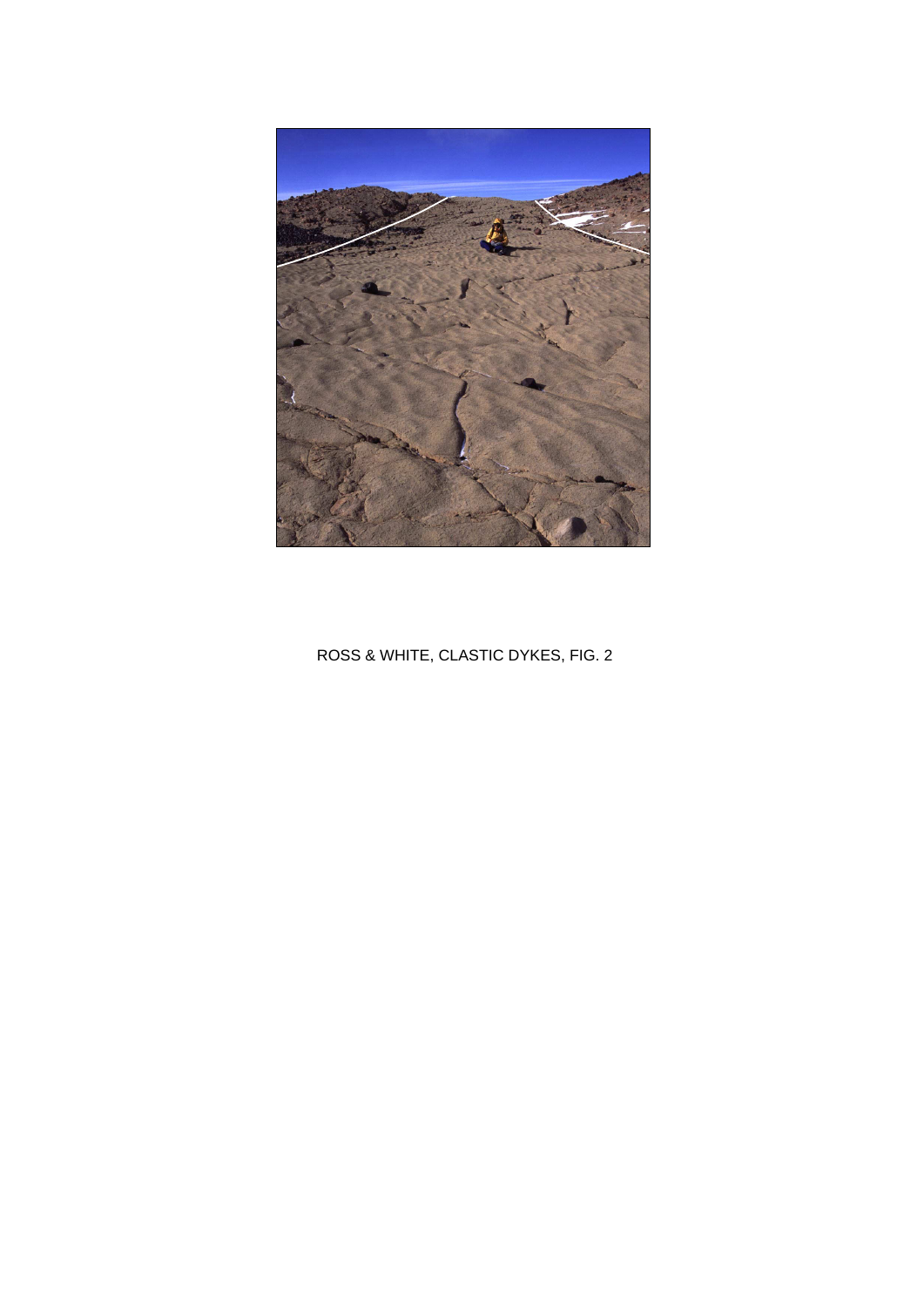

## ROSS & WHITE, CLASTIC DYKES, FIG. 3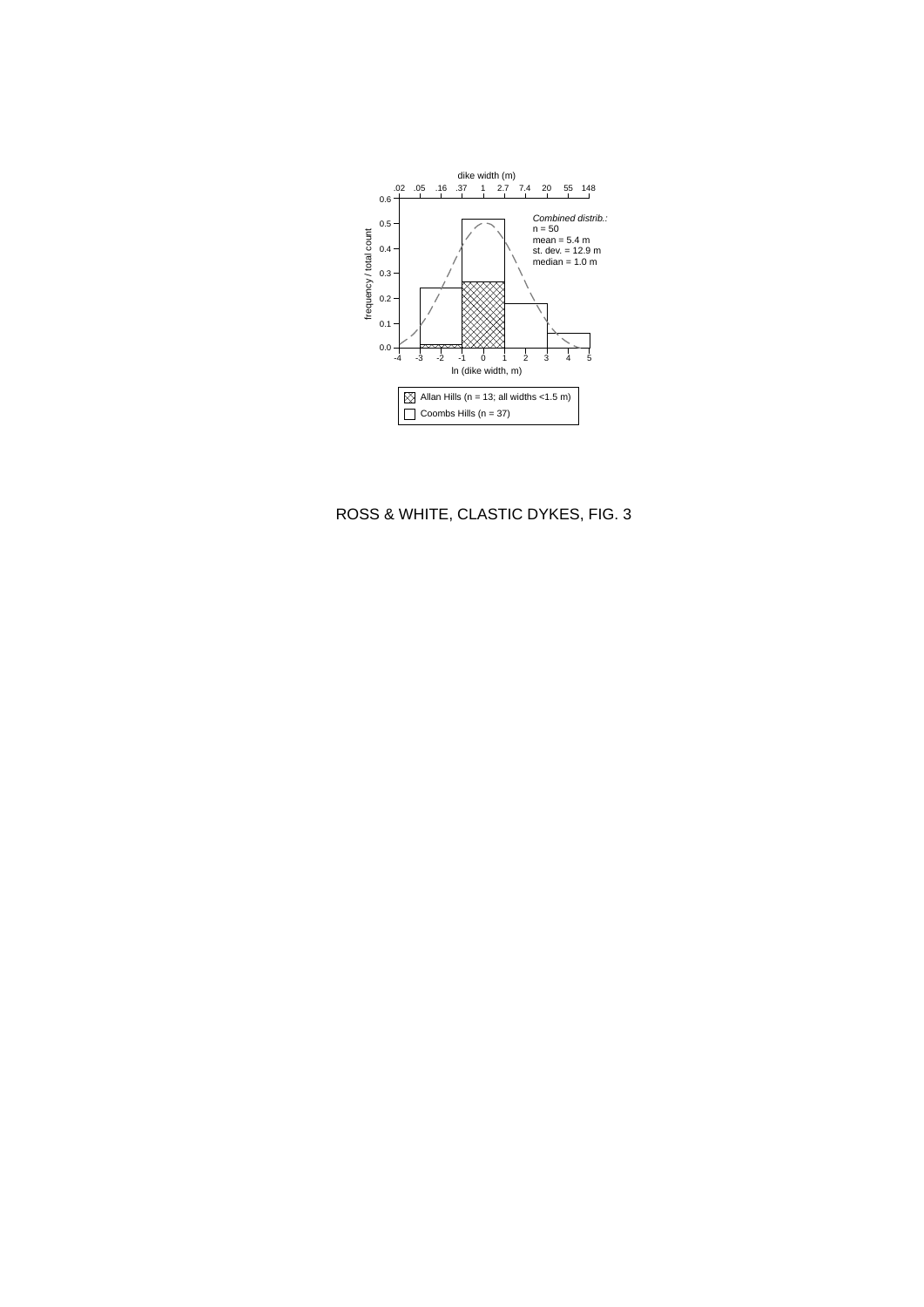

ROSS & WHITE, CLASTIC DYKES, FIG. 4